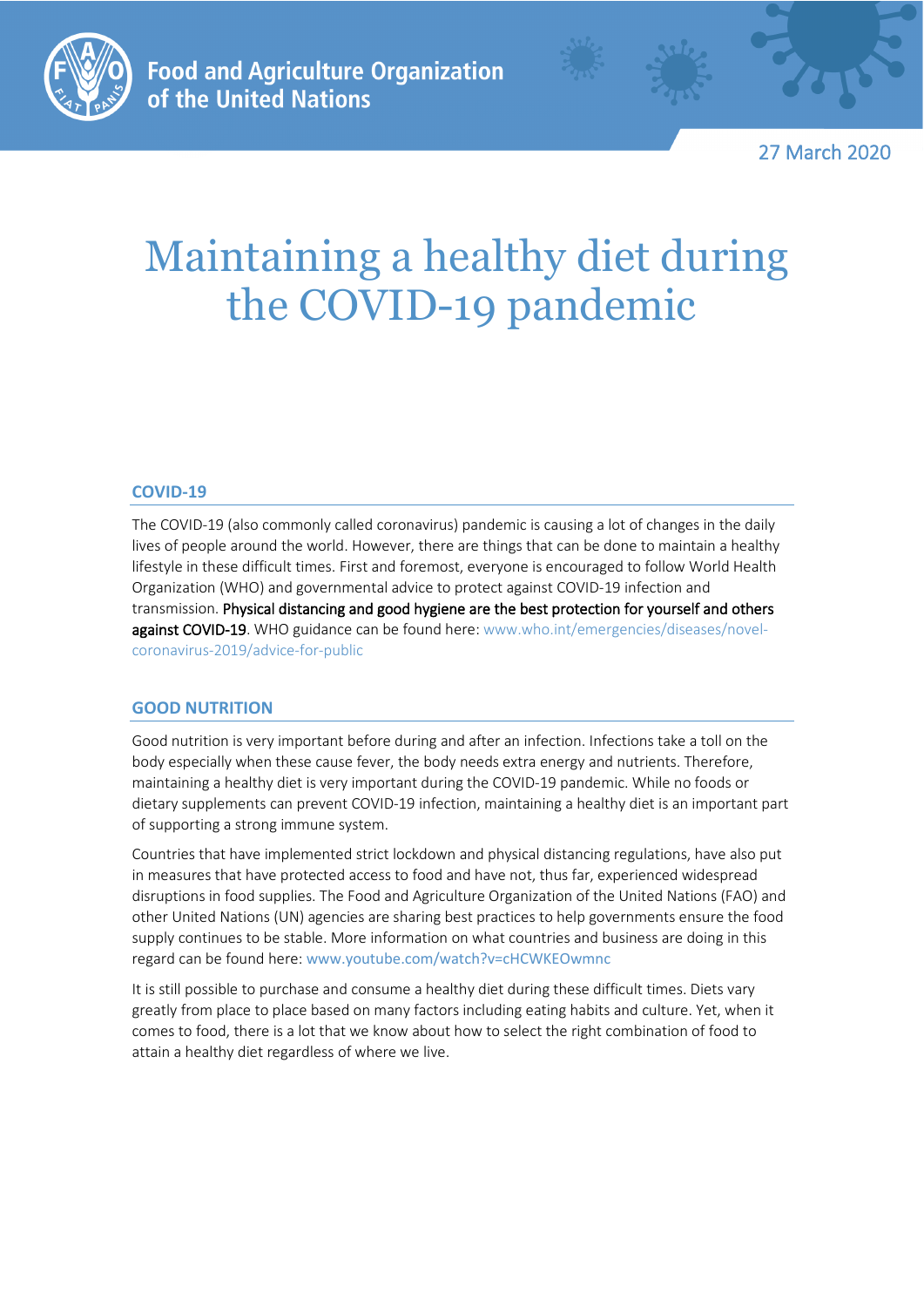## **RECOMMENDATIONS**

To maintain healthy diets, FAO encourages everyone to:

• Eat a variety of foods within each food group and across all the food groups to ensure adequate intake of important nutrients. For advice on what constitutes a healthy diet in your country, FAO has compiled many countries' Food-based dietary guidelines, you may find your country advice here:

www.fao.org/nutrition/education/food-dietary-guidelines/en/

- Eat plenty of fruits and vegetables. Fresh fruits and vegetables provide lots of vitamins and minerals as well as fiber that we need for healthy diet. To limit your trips to the market or supermarket, in addition to fresh fruits and vegetables, you can also buy frozen or canned fruits and vegetables. These fruits and vegetables also contain vitamins and minerals. However, in the canning and processing of these products, sometimes other ingredients such as sugar, salt, or preservatives are added. Be sure to read the labels so you can choose the options that are best for you and your family in order to limit intake of theseingredients.
- Consume a diet rich in whole grains, nuts, and healthy fats such as in olive, sesame, peanut or other oils rich in unsaturated fatty acids. Such diets may support your immune system and help to reduce inflammation.
- Watch your intake of fats, sugar, and salt. Many people in times of high stress, use food as a comfort, which can lead to overconsumption. Furthermore, foods in which we find comfort are oftentimes very palatable because they are high in fat, sugar, salt and calories. Try to avoid eating too much of these ingredients not only as comfort foods but across everything you eat. Again, food labels are helpful here so that consumers can limit the purchasing and eating of these ingredients that should be found only in limited amounts in a healthy diet.
- Continue to practice good food hygiene. Because of COVID-19 pandemic, you might be more concerned about food safety; however, COVID-19 is a respiratory virus and is not a food-borne disease. There is no evidence that the disease can be spread through contact with the food purchased. However, it's always good to remember how we can support food safety by practicing the five keys to food safety: (1) keep clean; (2) separate raw and cooked; (3) cook thoroughly; (4) keep food at safe temperatures; and (5) use safe water and raw materials. More detail can be found here[:](http://www.who.int/foodsafety/publications/consumer/manual_keys.pdf) [www.who.int/foodsafety/publications/consumer/manual\\_keys.pdf](http://www.who.int/foodsafety/publications/consumer/manual_keys.pdf)
- Drink water regularly. Staying well hydrated, mainly through drinking ample amounts of plain water (6-8 glasses a day for most adults) also helps our immune system. Drinking plain water instead of sugar- sweetened beverages, also helps reduce the risk of consuming too many calories for maintaining a healthy weight.
- Limit consumption of alcohol. Another way many people try to cope with stress is through having an alcoholic drink. These drinks have little nutritional value, are oftentimes high in calories, and excess consumption is linked to numerous health problems. If you drink alcohol, do so only inmoderation.